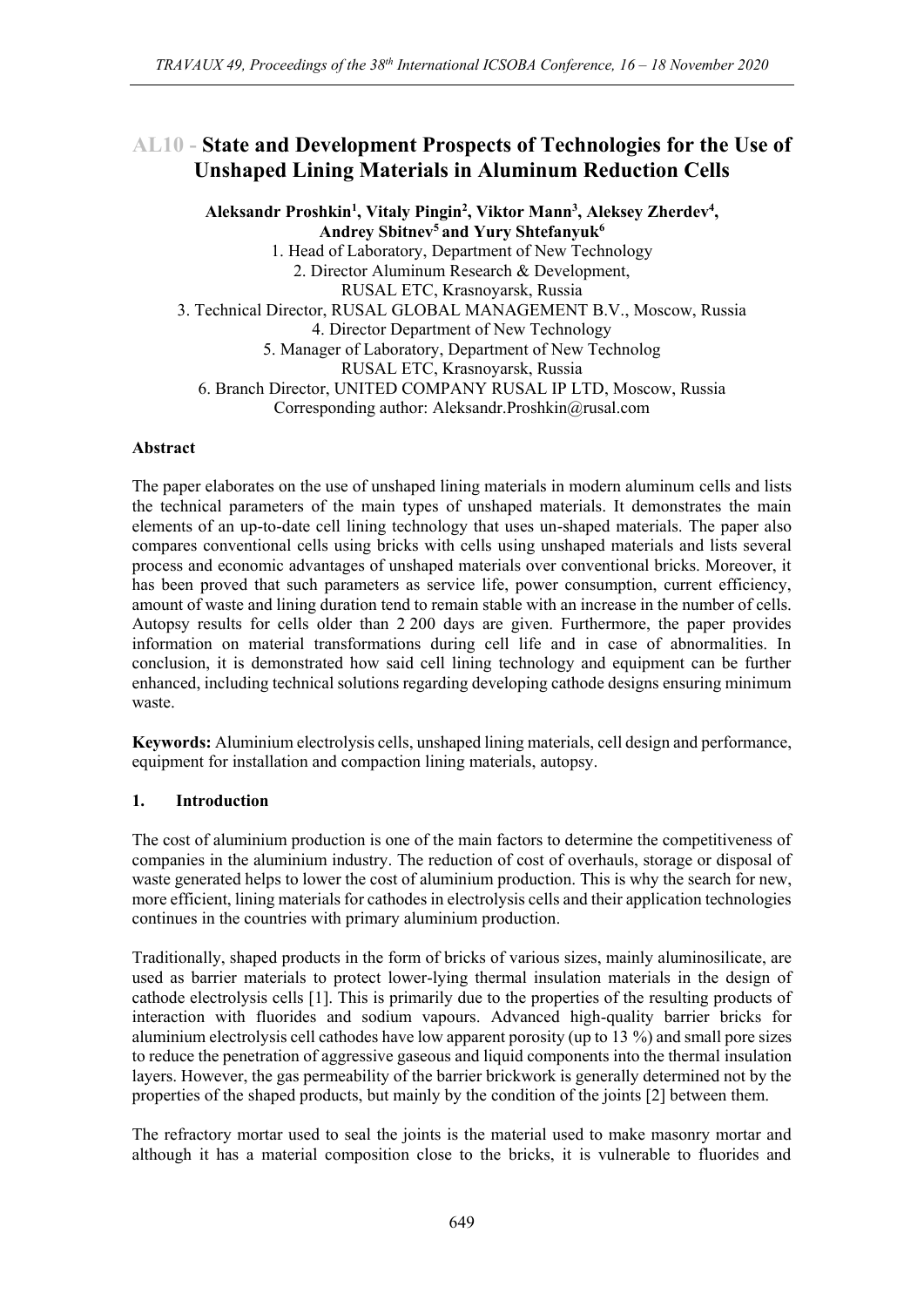aggressive gases, such as sodium vapours and sodium tetrafluoroaluminate. This is primarily due to the fact that it is not as dense as fired bricks. Cryolite-resistance tests have shown that the joint material has a resistance of no more than 50 % in relation to brick resistance [3].

In addition to shaped refractory materials, significant experience has now been gained in the use of unshaped lining materials of various particle size and mineral content, which allow producing seamless layers. As compared to shaped products, the technology for producing such materials requires 2–3 times less space of production facilities and is characterised by higher productivity (4–5 times) and 5–6 times lower energy costs [4].

In the previous development stages of the aluminium industry, alumina was widely used as a lining material [5]. There was the possibility of recycling it in the electrolysis cells or reusing it as lining materials, which reduced the amount of waste. However, as electricity costs rose and the composition of the electrolyte changed, alumina was replaced by insulating materials, diatomite and vermiculite, which were protected from above by an aluminosilicate-based unshaped refractory material with specially selected chemical and mineral and disperse compositions. Several types of such materials are currently known: a mixture of aluminosilicate [6], anorthite [7], and olivinic [8] compositions. Laboratory and industrial tests show that dry barrier mixes (DBM) based on aluminosilicates with a carefully selected particle size distribution have an advantage over others due to the ability to make viscous glass barriers [9]. At the same time, the performance of electrolysis cells with unshaped materials is generally close to that of electrolysis cells with brickwork. The successful DBM use is supported by data on the international practice [10]. Thus, the average service life of 300 kA electrolysis cells installed in China using the DBM is 2 200 days [10].

The subsequent compaction of unshaped lining materials (USLM) is an essential element of their application technology when assembling aluminium electrolysis cell cathodes. The easiest way of compacting the USLM is by using ordinary rollers [11]. However, the structure of the lining material did not have the required low porosity and small pore sizes. Although increasing the density of compacting (up to 25 %), the rollers fitted with a vibratory mechanism caused a waveshaped defect in the surface. The method of lining the cathode device of the aluminium electrolysis cell is known to include filling the powdered material into the cathode cover of the electrolysis cell and levelling it with a straight edge. The lining was compacted by pneumatic tamping from above through a hot rammed carbon mass [12]. However, there has been a reduction in the service life of the electrolysis cells. When compacting the material by the dynamic method using a slide with a vibrator, both compaction and decompaction processes took place at the same time, resulting in dusting of the material being compacted [13]. Compaction of unshaped materials is most often performed using vibratory plates, which are used in construction technologies. The main disadvantage of this method of lining is the need for vibratory plates to pass through the surface of the barrier material multiple times in the cathode unit due to the small size of the plate. The parameters of the resulting barrier layer depend on the qualifications and conscientiousness of the operator. However, the most significant disadvantage is that the operation of the vibratory plate is mainly based on a dynamic shaping method with sub-optimal amplitude frequency and weight characteristics. With a low bulk density of the lining material, this results in both compaction and decompaction processes occurring at the same time. This results in dusting of the material being compacted.

In general, it can be noted that the use of unshaped materials in the installation of electrolysis cell cathode devices differs favourably from the use of the bricklaying technology due to the absence of joints, reduced installation time for lining materials, and lower labour costs [14]. The reduced installation time is particularly beneficial for production facilities repairing electrolysis cells in potrooms. However, these technologies have been generally implemented only for upper, refractory, lining layers, which are placed on thermal insulating bricks or vermiculite slabs. With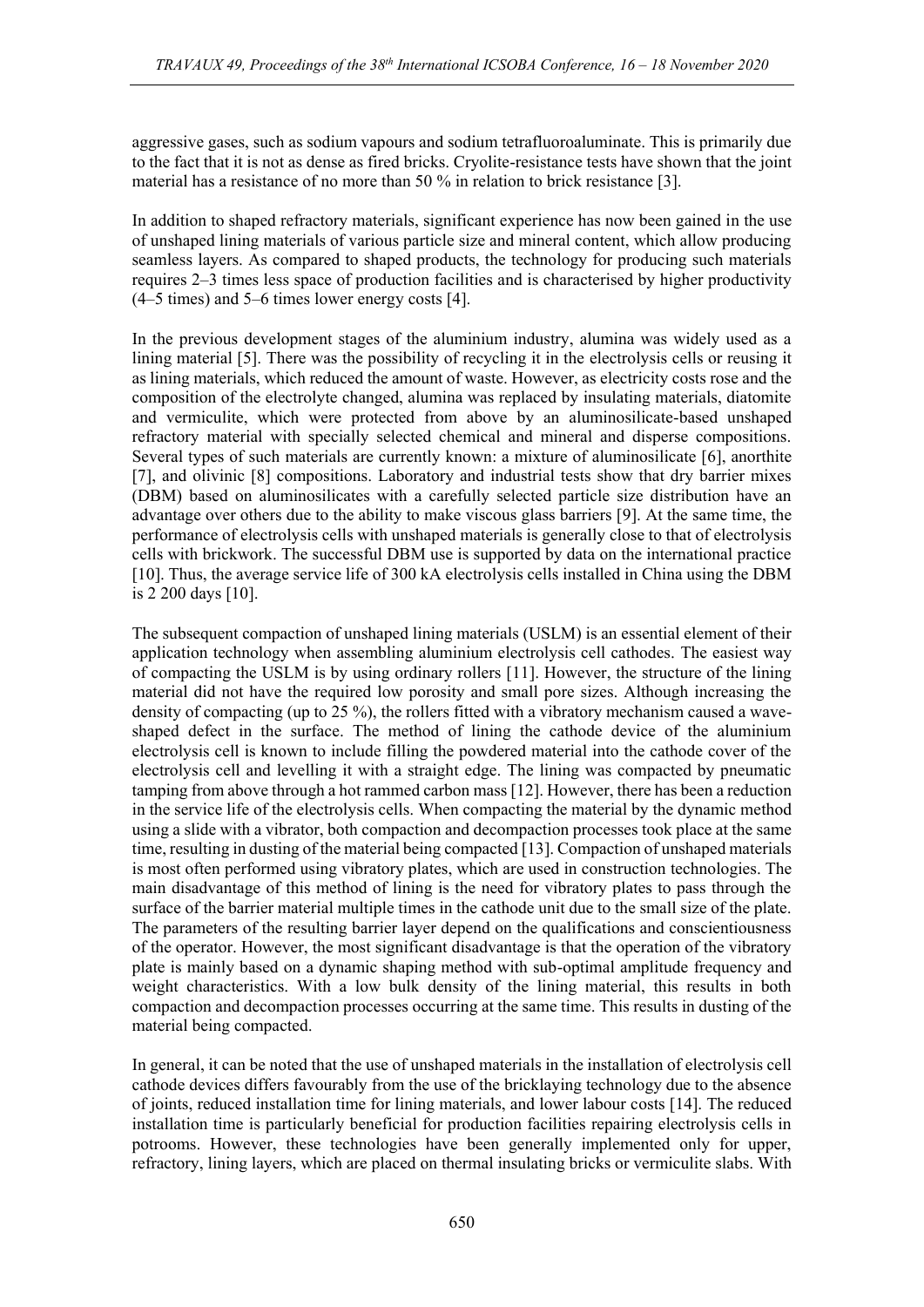

**Figure 7. Number of cells of the RUSAL company lined with USLM.**

# **4. Conclusions**

The developed resource-saving technology for lining the sub-cathode zone of the aluminum reduction cell with new un-shaped lining materials, based on pyrolysis products from carbon raw materials and the developed lining equipment help reduce the amount of lining materials to be used (due to re-cycling), reduce financial and labour costs for lining, and reduce the amount of  $SPI - 2$ .

The developed cell lining generates no cyanides, high cell KPIs, and stable thermal and physical parameters.

## **5. Acknowledgements**

The authors would like to acknowledge S. Levenson, V. Goldobin, and A. Morozov, the employees of the Institute of Mining of the Siberian Branch of the Russian Academy of Sciences, for their contribution to the development of equipment for USLM application.

### **6. References**

- 1. Morten Sørlie and Harald Øye, *Cathodes in Aluminium Electrolysis*, 3rd Ed., Aluminium-Verlag GmbH, Düsseldorf, 2010, 662 pages.
- 2. K.K. Strelov, P. S. Mamykin, Refractory Technology, M. Metallurgiya, 1978 376 p.
- 3. Mary A. Windfeld, Results of dry granular barrier refractories, *Light Metals* 1998, 583- 587.
- 4. Yu. E. Pivinsky, Unshaped Refractories: Reference Edition: In 2 volumes. Vol. 1. Book 1. *General Technology Issues*. — M.: *Teploenergetik*, 2003. — 488 p.
- 5. Sturm E., Prepeneit J., Sahling M. Economic and environmental aspects of an effective diffusion barrier, *Light Metals* 2002, 433-437.
- 6. Alton Tabereaux, Mary A. Windfeld, Evaluation and performance of powder «Dry-Barrier» refractories for use in aluminium cell cathodes, *Light Metals* 1995, 471-477.
- 7. Claude Allaire, Saied Afshar, Stability of Anorthite-based Dry-barrier Mixes in Aluminium Reduction Cells' Potlining, *Light Metals* 1998, 561-572.
- 8. Ole-J. Siljan et al., Olivine-based refractories in potlinings of aluminium electrolysis cells. *Light Metals* 2004, 405-411.
- 9. Richard Jeltsch and Chen Cairong, Dry barrier mix in reduction cell cathodes, *Light Metals* 2012, 419-427.
- 10. Ole-J. Siljan et al., Experiences with dry barrier powder materials in aluminium electrolysis cells, *Light Metals* 1998, 573-581.